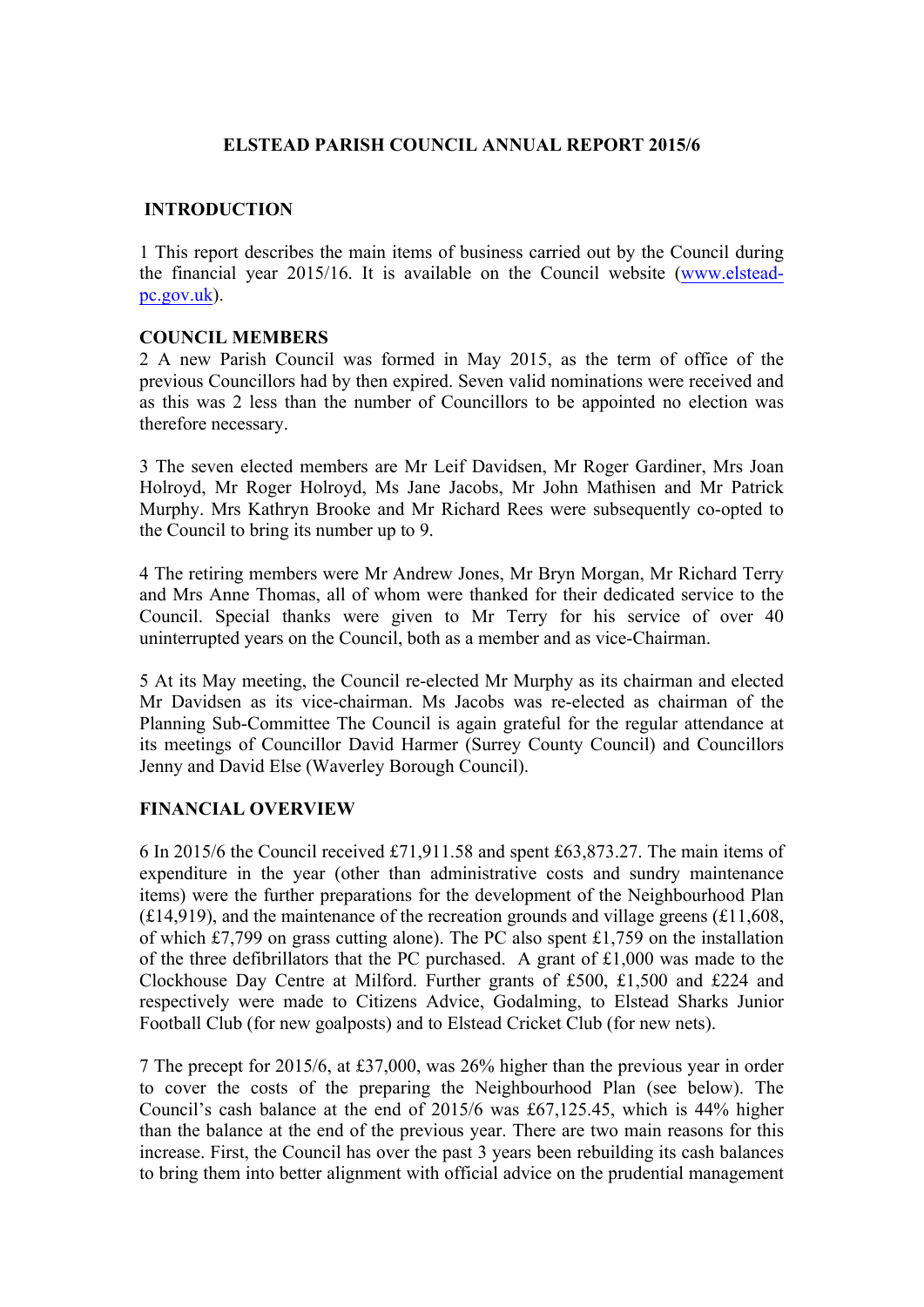of the Council's finances, ie to retain a cash balance of between 6 and 12 months normal annual expenditure. This has now been achieved. Second, the Council has been setting aside funds specifically for the longer-term replacement of play equipment at the childrens' play areas in the village. These earmarked funds now stand at £15,000.

#### **2015/6 MAIN OBJECTIVES AND PERFORMANCE**

8 At its May 2015 meeting the Council determined that its main priority for the coming year should be the further development of the Neighbourhood Plan

9 Neighbourhood planning provides an opportunity for communities to set out a vision for how they want their community to develop over the next 10-20 years in order to meet identified local needs. More specifically, they allow the community to choose where it wants new homes, offices and shops to be built and to have its say on what new buildings should look like and what infrastructure should be provided. In addition, parish receipts from the new Community Infrastructure Levy will be doubled for parishes with Neighbourhood Plans.

10 Early in 2015, following a well attended public meeting, Elstead and Peper Harow parishes jointly submitted to Waverley Borough Council (WBC) a proposal for the designation of a Neighbourhood Plan area covering the whole of the parish of Elstead together with the Weyburn-Tanshire area of Peper Harow. This designation was approved by WBC in May 2015, following the required statutory consultation process

11 In parallel, 5 working groups were set up, consisting both of Parish Council members and parishioners, whose remit is to decide what should be included in the plan under 4 headings: environment; heritage and design; housing and community facilities; transport, parking, utilities and services; and employment. A fifth group has the specific remit of identifying the best use of the former (now derelict) Federal Mogul site on the boundary of Peper Harow and Elstead Parishes. The work of the groups has been co-ordinated by a Steering Group chaired by Councillor Jacobs (Vice Chairman Dawn Davidsen), assisted by an experienced consultant in neighbourhood planning, Ms Angela Koch..

12 The Council increased the precept for 2015/6 by some £7,000 to cover the additional costs of the Neighbourhood Plan process. It had already received a similar amount from Locality, a government funded agency, for the same purpose.

13 At a further well-attended public meeting held in July 2015, the 5 working groups reported back on the progress to date. This consisted in the main of information gathering and the identification of key issues. The meeting provided a further opportunity to obtain feedback from parishioners on whether they agreed the working groups were proceeding in the right direction. In the main, the feedback proved to be extremely positive.

14 The next step has been the development of an extensive questionnaire covering all of the main issues identified by the working groups in the light of the feedback from parishioners. This was circulated in hard copy form to all households in December 2015 and at the same an on-line version was made available. Responses were received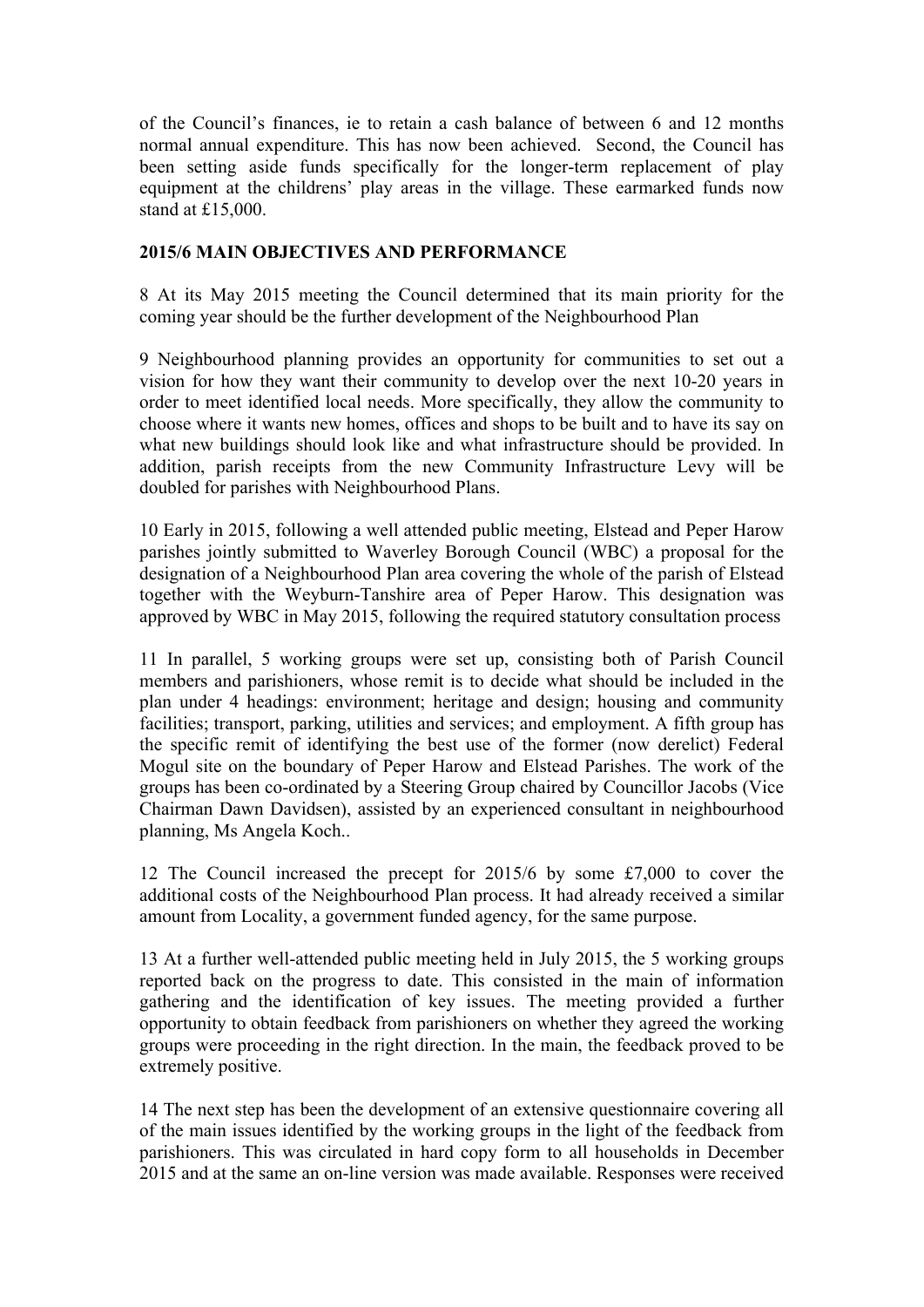for 557 individuals living or working in the Neighbourhood Plan area, a remarkable response rate given that the population of Elstead parish and the Weyburn part of Peper Harow is less than 3000 in all. The Council is extremely encouraged at this demonstration of public involvement in the planning process.

15 The responses to the questionnaire are now being analysed and will be presented at a further public meeting to be held in the early summer. They will form the basis for the formulation of a first draft of a detailed Neighbourhood Plan in the following months.

#### **OTHER ISSUES**

# **Defibrillators**

16 As noted in last year's report, the Council agreed to investigate the feasibility of providing 24-hour public access to at least one defibrillator in the village, in order to speed up the availability of emergency resuscitation facilities in the event of cardiac arrest. Councillor Joan Holroyd volunteered to investigate and to come forward with recommendations. In parallel, the Billmeir Charitable Trust generously agreed to fund the provision of up to 6 defibrillators for both Elstead and Thursley Parishes, up to a total cost of £6,000.

17 Following Councillor Holroyd's consultations with the British Heart Foundation and other expert bodies, and the funding offer from the Billmeir Trust, the Council has installed defibrillators in three locations in the village: outside the Spar Store on the village green; in the Pavilion at the Thursley Road Recreation Ground; and adjacent to the Tennis Club at the Burford Lodge Recreation Ground. Training on the use of the defibrillators is being planned for early May.

# **The Former Federal Mogul/Weyburn Works Site - Planning Application**

18 The property developer Linden Homes, in association with the owners of the site (MMC2 Land and Regeneration) submitted in spring 2015 a planning application for the building of over 70 dwellings, together with a care home, on the former Federal Mogul/Weyburn Works site. This major employment site, covering 8 acres, has been lying derelict since the works closed in 2008.

19 The Weyburn /Tanshire Neighbourhood Plan working group, led by Mrs Dawn Davidsen, developed a detailed response to the planning application, which formed the basis of the Council's own comments on the proposals. Elstead Parish Council, joined by Peper Harow and Shackleford Councils, accordingly opposed the Linden Homes plans on account (inter alia) of the consequent loss of employment land, the environmental impact of such a large number of new homes so close to a Special Area of Conservation and the failure of the developers to provide for adequate pedestrian and cycle access from the site to the services in Elstead.

20 Waverley Borough Council, as the planning authority, refused the Linden Homes application in November 2015, largely for the reasons outlined in the response formulated by the Weyburn/Tanshire working group. The Parish Council is however anxious to see the derelict site put to productive use at the earliest opportunity. It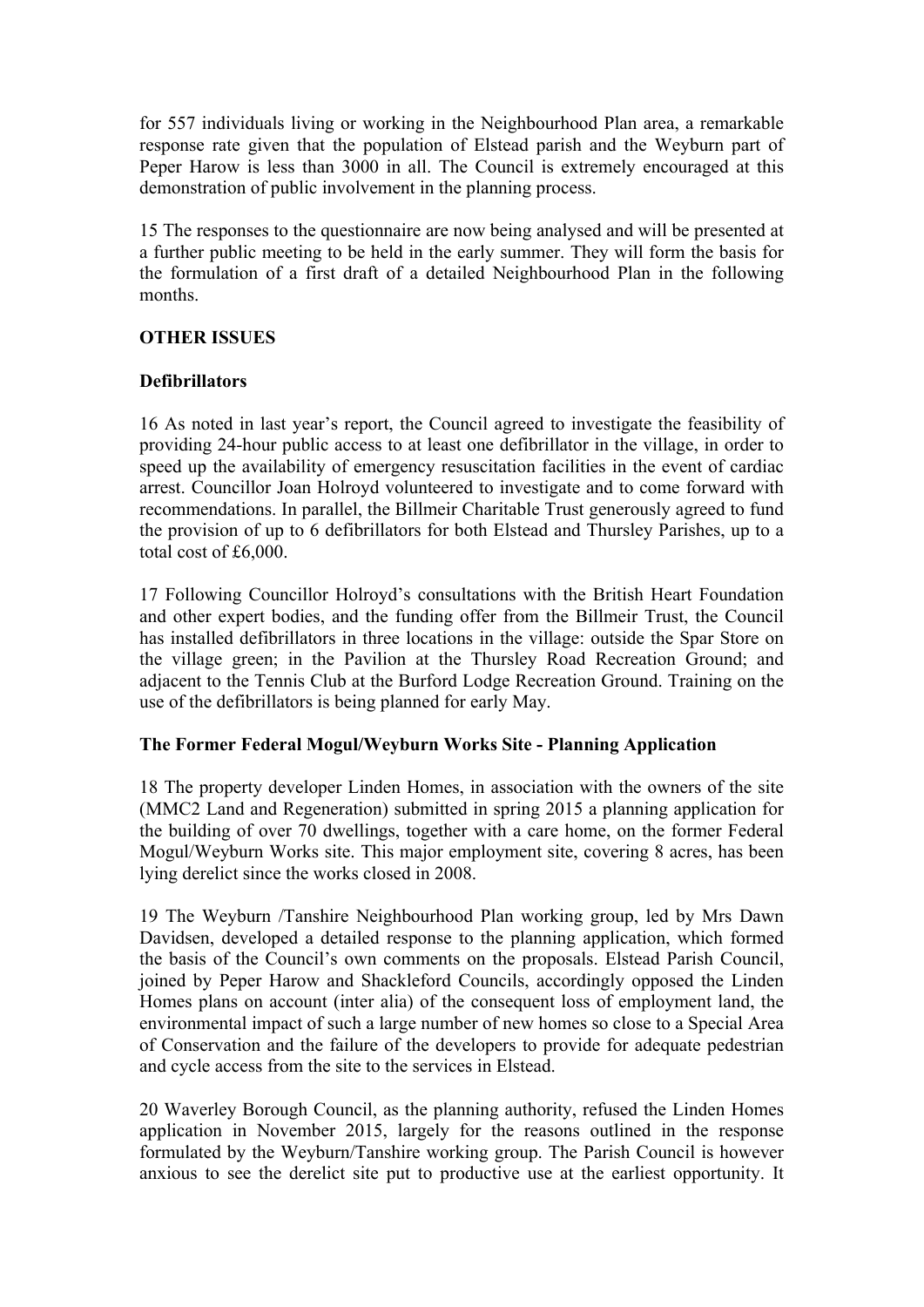remains ready to work with the owners and with other parties in the development of satisfactory alternative proposals.

#### **Planning Decisions by Waverley Borough Council.**

21 The Parish Council is a statutory consultee on planning applications submitted to the local planning authority, Waverley Borough Council. On several occasions during the year, WBC has taken decisions on applications which appear to have disregarded the Council's comments, without any satisfactory explanation or justification. In one prominent case, an appeal decision by an inspector rejected the WBC officers' arguments and fully supported the views expressed by the Parish Council and by local residents.

22 This and other cases led the Council to raise the issue with officers of the planning authority with a view to establishing more effective ways for the Parish Council to feed in its views and for these to be properly considered by the authority. A meeting to take this initiative forward is expected shortly.

# **Updated Emergency Plan**

23 A group of dedicated local volunteers, the Elstead Emergency Response team (EER), was established following the challenging winter in 2014 to help to provide and co-ordinate assistance to the community in the event of disruption to services caused by extreme weather or other factors. Since the EER was established, it has sought to ensure that this voluntary group has a more formal connection to the Parish Council. This would ensure improved communication with the community as a whole and with the more official emergency response agencies. It would also provide a better structure for ensuring our engaged and neighbourly community can support those in greater need in challenging circumstances.

24 Arrangements have now been established which are designed to enable the efforts of this group of volunteers to be directly connected to the Parish Council. The councillors now operate a rota of being available throughout the year, so that there can be effective two way communication between the EER team and the Parish Council, who would in turn be able to engage more effectively with the broader official bodies in place across Waverly and further afield. On top of this, the parish emergency guidelines have been refreshed and incorporate the EER team into the mechanisms of implementing emergency procedures. The team along with the Parish Council have been testing these plans and will before Autumn of 2016 update the parish and remind them of their existence, intent and ability to help those in need during an emergency.

# **Parish Council Contractor**

25 The Council continues to rely heavily on the services of its contractor, Richard Knight, to carry out minor maintenance and renovation works to its property in the village and to undertake other minor public works of importance to parishioners. Mr Knight was seriously injured in an accident at his home in December, but I am pleased to say he has made a full recovery and is again carrying out his work on behalf of the Council both quickly and economically.